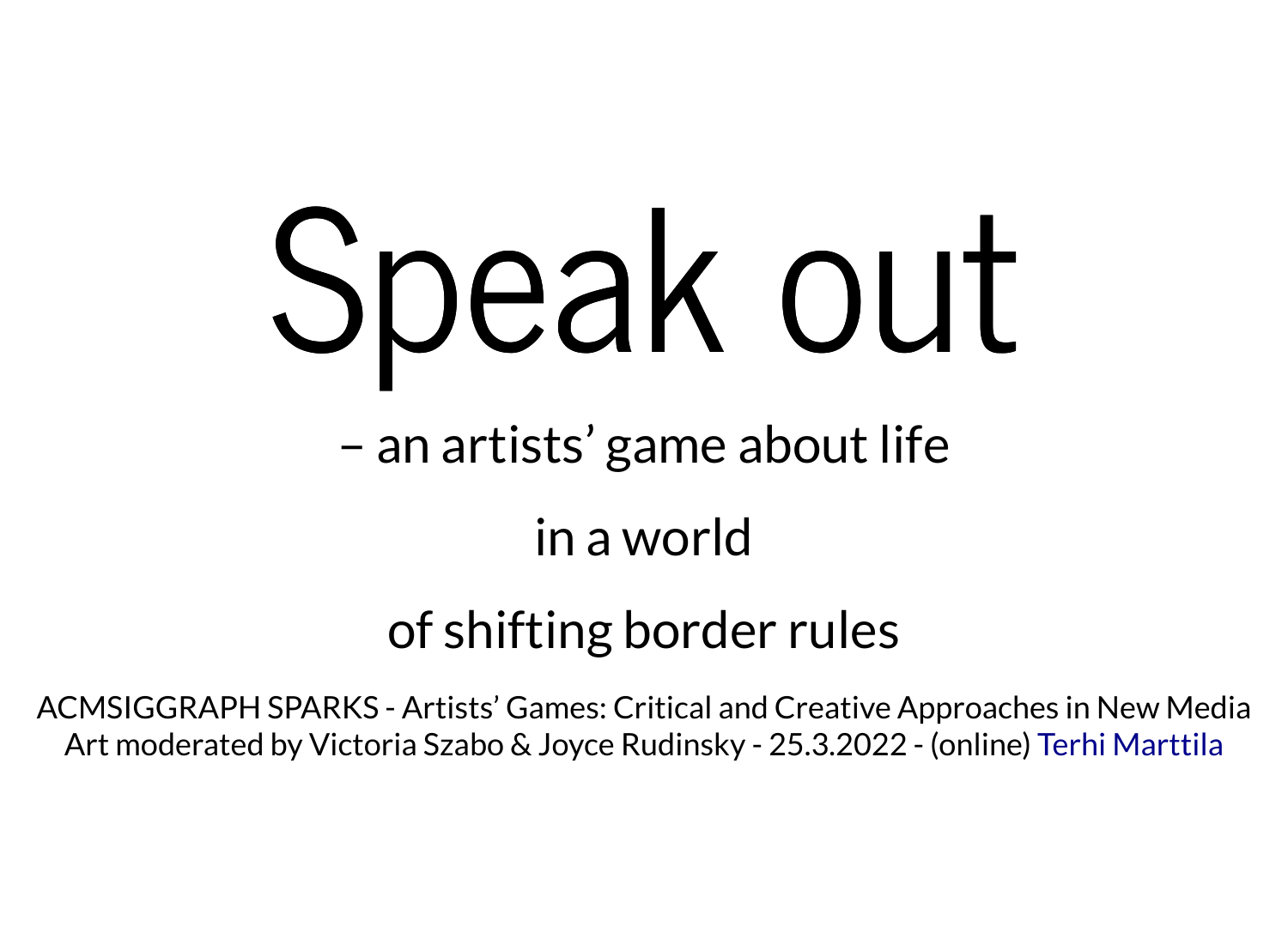work # 2/3 of my artistic research PhD at the University of Porto about *migration* idea (2018): presentation at [consciousness](https://terhimarttila.com/presentations/marttila-2019-CR.html) reframedpursuing life objectives  $\rightarrow$  (a force) $\rightarrow$  movement migration as movement *life objectives* <sup>↠</sup> *movement* ↞ *border rules*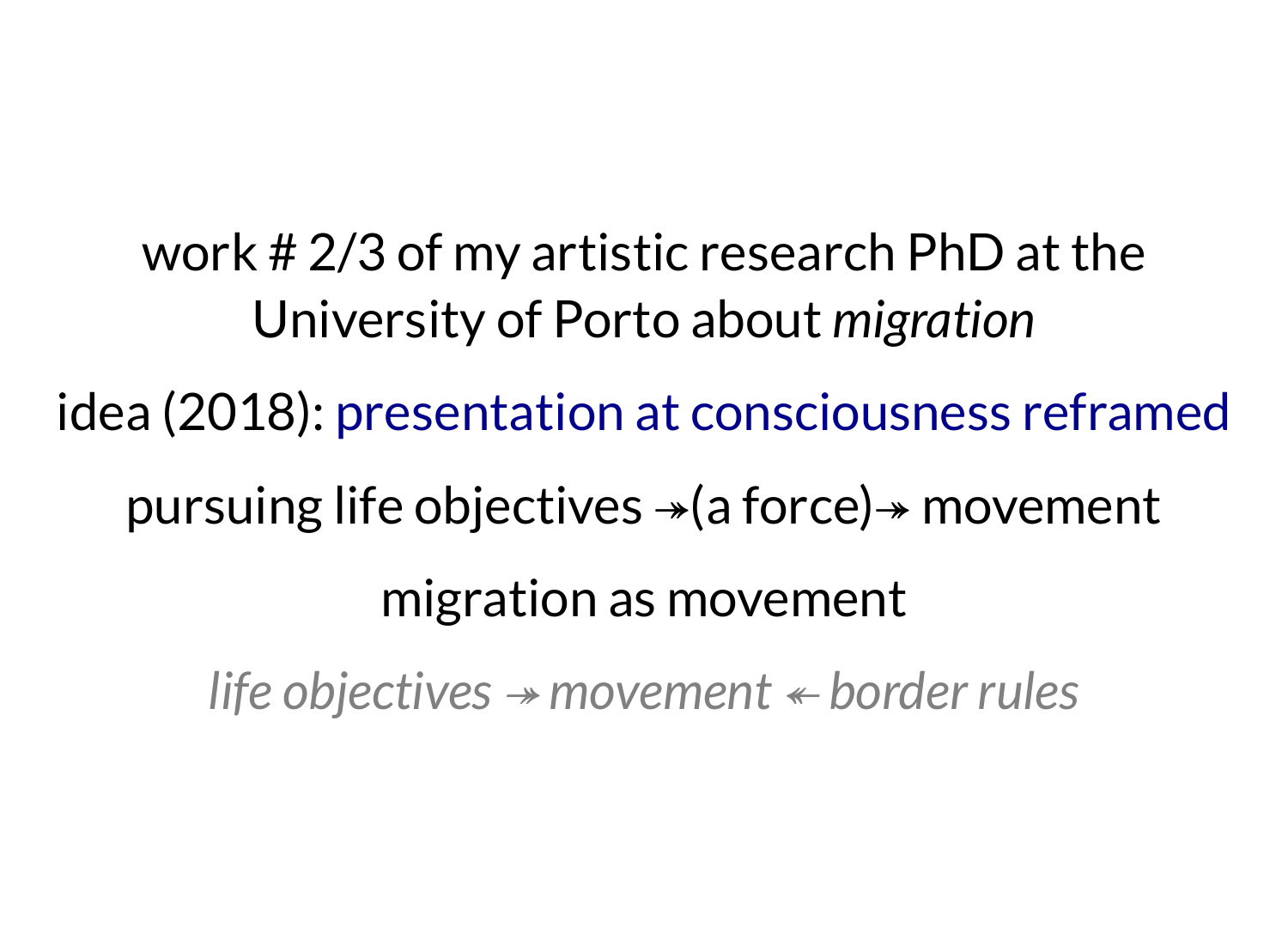*you have to be able to move to where the opportunities are in order to take advantage of them. So, freedom of movement is an essential prerequisite for equality of opportunity (Carens 2015, 228)*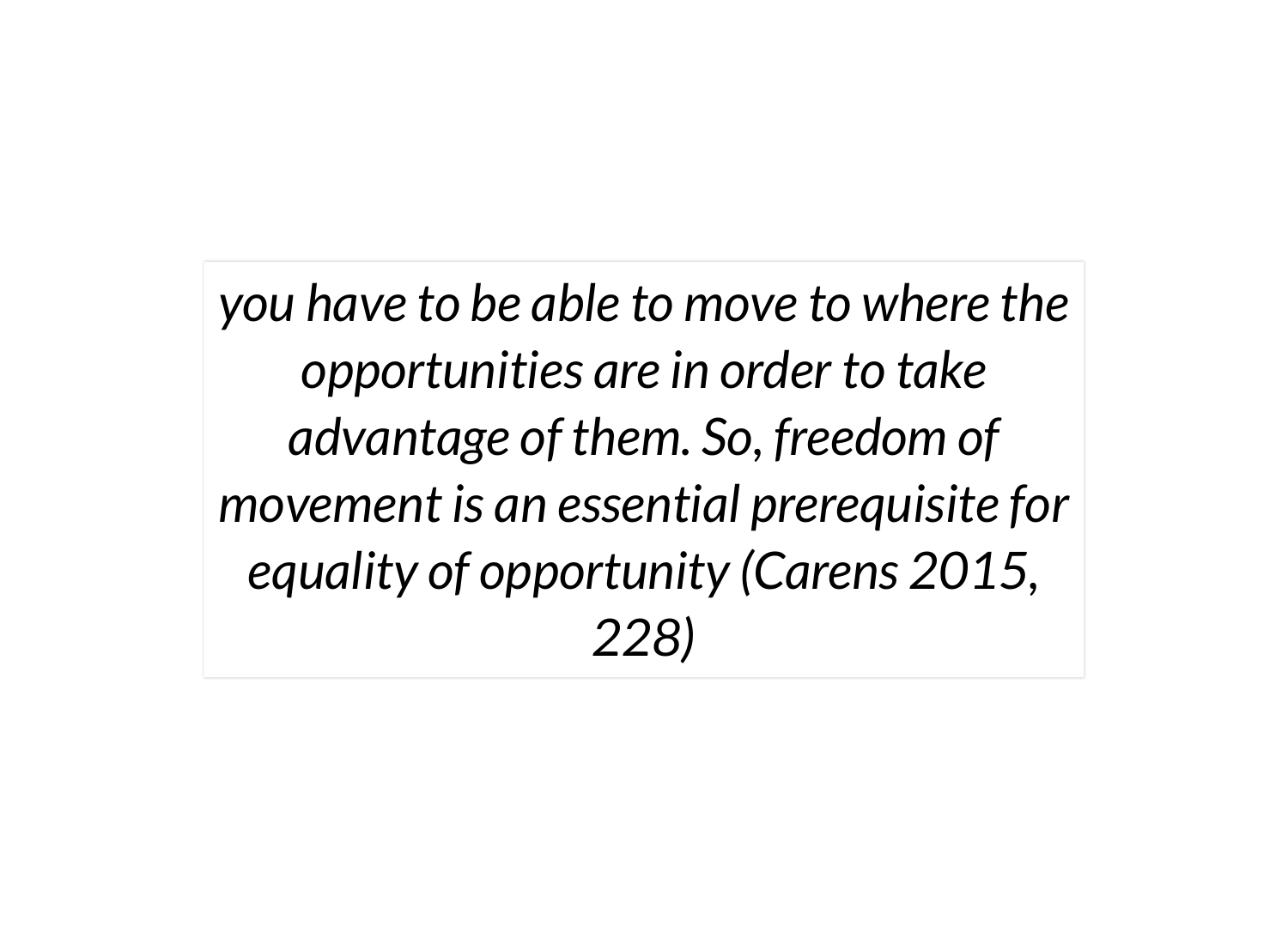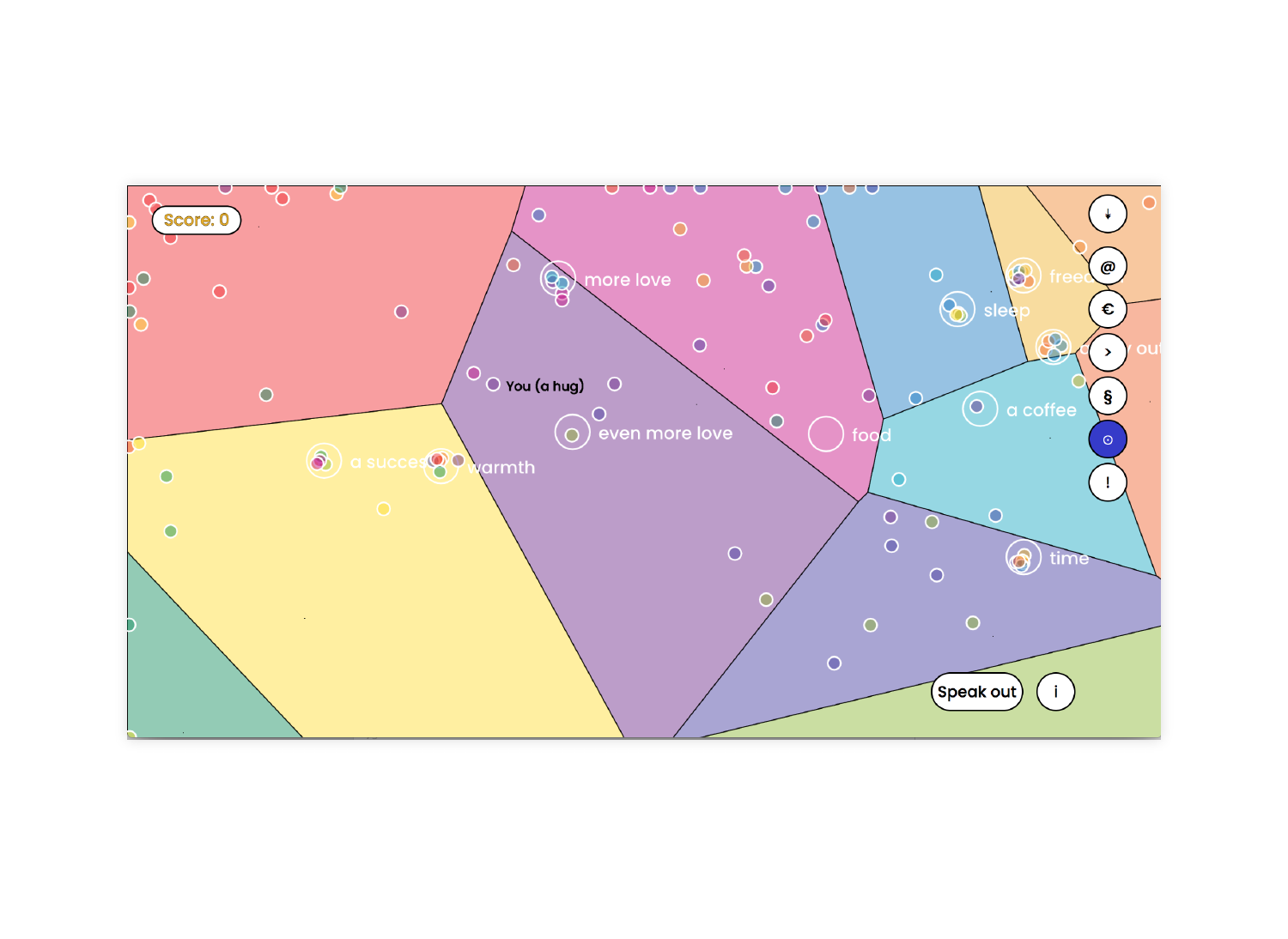#### gameplay

# **1** drive *You* around with the arrow keys

↠ avatar / agency / *where can I move?*

# **2** increase the Score by fulfiling the needs of *You*

↠ engage, play, border rules may obstruct ones purpose

- **3** *speak out* to change the border rules
- ↠ border rules are social constructs / negotiable
	- **4** reading the combinatorial poems out loud  $\rightarrow$  reflect on the ideas in the poems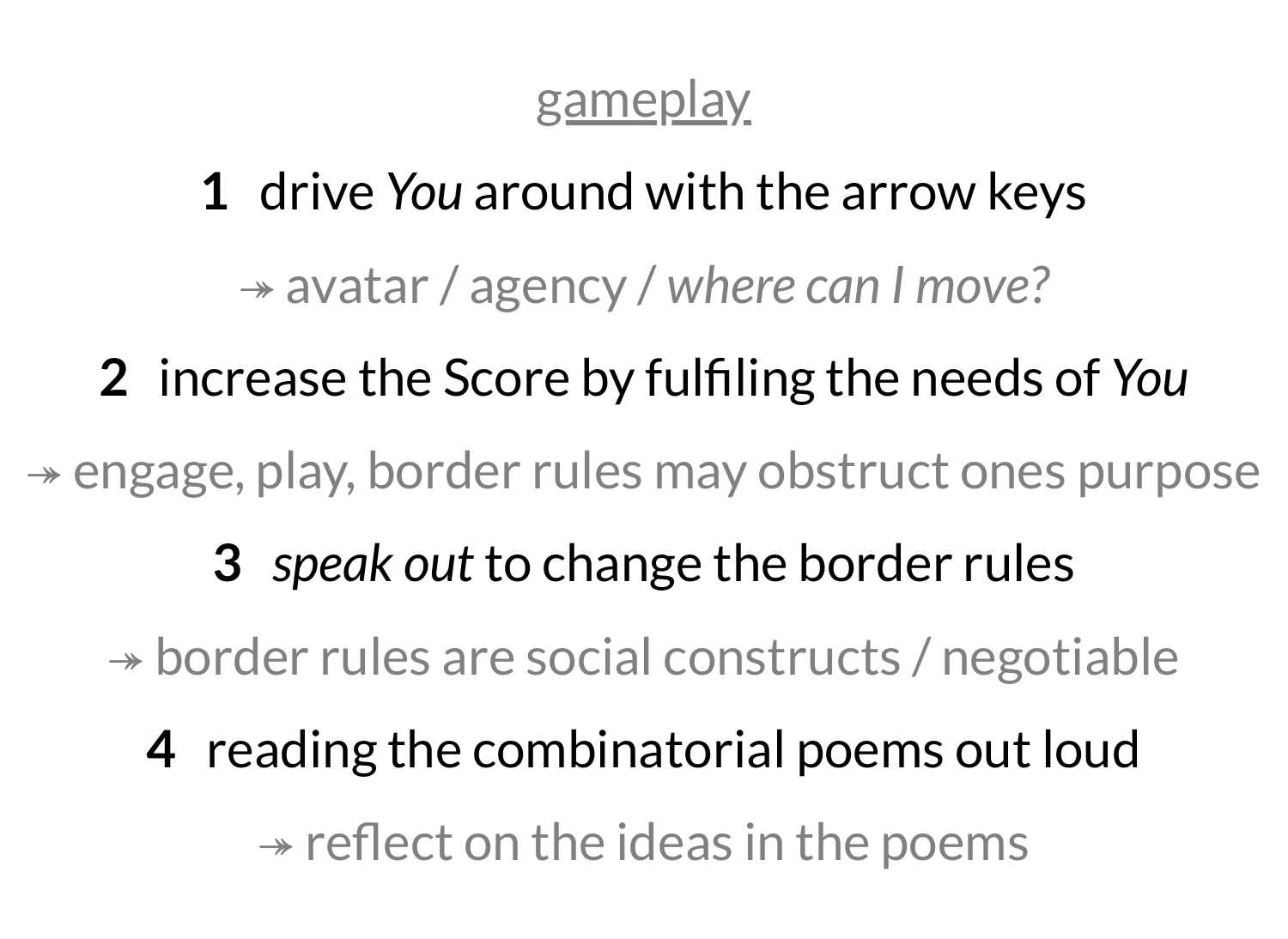

#### terhimarttila.com/speak-out